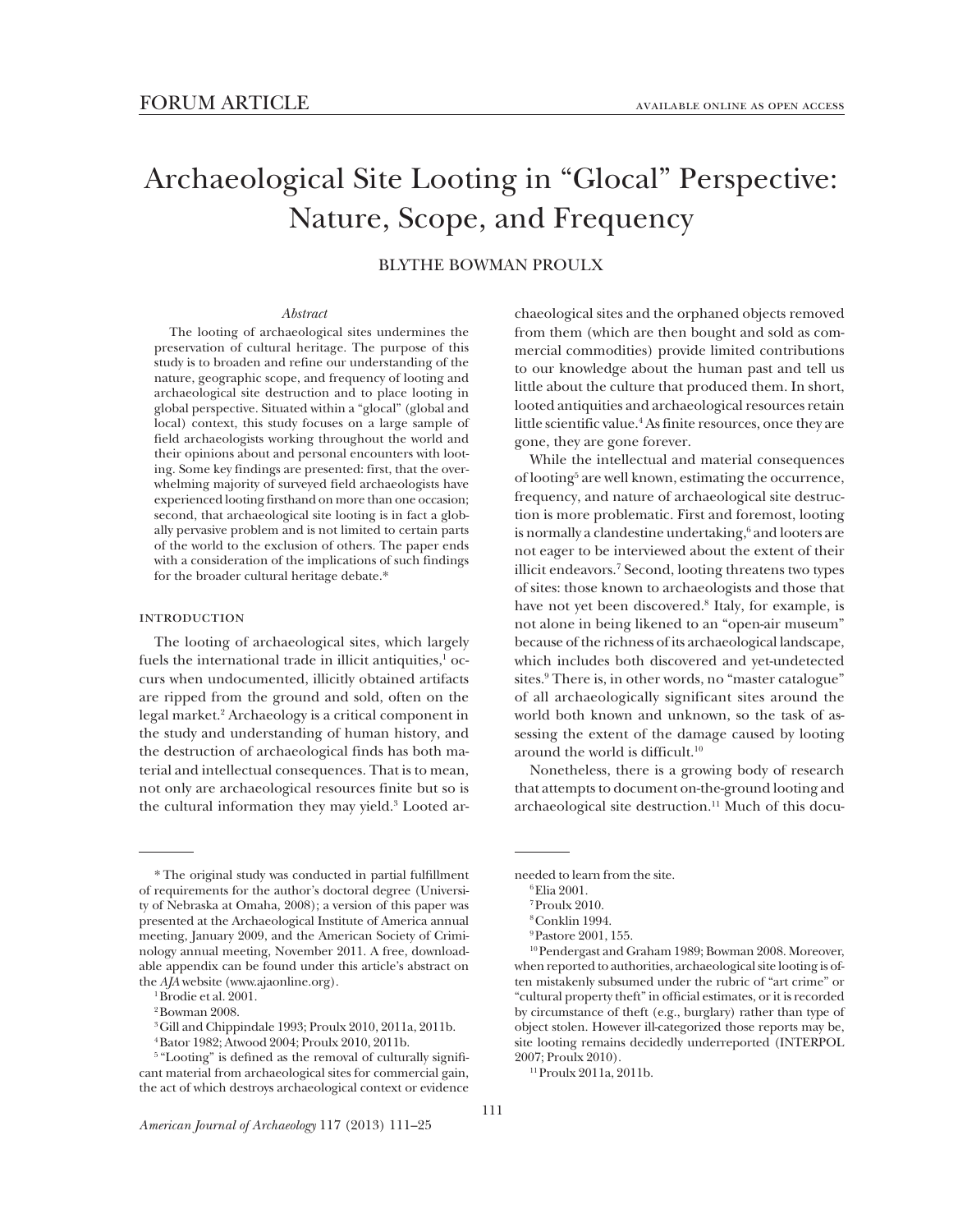mentation takes the form of archaeological field surveys and photographic testimony.12 For example, in an attempt to assess the extent of Etruscan tomb looting in central Italy, Lerici estimated that, of the 550 tombs he discovered, nearly 400 of them had been stripped of their burial treasures and irretrievably damaged by *tombaroli*. 13 In a similar effort, Roosevelt and Luke surveyed the landscape of ancient Lydia and found that, of the nearly 400 burial tombs they inspected, 90% showed signs of looting.14 In Belize, Gutchen concluded that nearly 60% of the 106 archaeological sites for which he was able to obtain data had been looted, and nearly half of those sites had been damaged beyond repair.15 A similar survey of more than 800 Malian archaeological sites revealed that more than 50% of them had been looted.16 In Cambodia, Heritage Watch documented looting and archaeological site destruction at 23 burial mounds within an area of  $100 \text{ km}^2$ near Thmar Puok.17 And Gado, estimating that more than 90% of the archaeological sites in the southwestern region of the Republic of Niger had been looted, recently noted that much of the region's history "has been lost for ever."18 In fact, some archaeological sites have been destroyed so thoroughly that they are now known only through those looted antiquities that have appeared on the market or in collections.<sup>19</sup>

Other scholars have studied the antiquities market itself to gauge the extent of archaeological site looting. For example, Gill and Chippindale showed in their groundbreaking study that as aesthetic interest in and demand for Cycladic figurines increased in the late 20th century, so did the number of unauthorized excavations at Cycladic archaeological sites.<sup>20</sup> In a later study, the authors found that a similar relationship between

22 Elia 2001; Nørskov 2002.

market demand and looting was evident not only for Cycladic objects but also for objects from throughout classical antiquity.21 In their studies of classical vases on the antiquities market, both Elia and Nørskov found similar relationships between market demand and archaeological site destruction.22 The same situation pertains to pre-Colombian antiquities, as Coggins, Gilgan, and Luke and Henderson have all demonstrated.<sup>23</sup>

These studies represent important efforts to quantify the damage to the archaeological landscape. But each deals with only one archaeological site, $24$  one geographic region, $25$  one country, $26$  or one historical focus.27 Thus, we are left with a rather inchoate picture of the global nature, scope, and frequency of looting. Moreover, the very nature of this scholarly attention to looting lends itself to the impression that looting is an isolated problem, plaguing some countries but not others. This impression has proved useful in downplaying the seriousness of the looting problem, which is part of dealers' and collectors' general strategy to minimize connections between looting and the trade.28 Moreover, scholarly attention to some regions of the world to the exclusion of others has meant that many countries have not received as much attention as they deserve in the international debate on looting and the illicit antiquities trade. Finally, if looting does, as has been suggested, coincide with other forms of transnational criminal activity (e.g., organized crime, drug trafficking)<sup>29</sup> that move in tandem with globalization, then it is critical to examine the geographic scope and frequency of looting and archaeological site destruction on a global scale.

This study attempts to fill the lacuna. It employs a "glocal" (global and local) approach to the study of

<sup>&</sup>lt;sup>12</sup> E.g., Gill and Chippindale 1993; Watson 1997, 2006; Schick 1998; Paredes 1999; Brodie et al. 2000, 2001, 2006; Chippindale and Gill 2000; Chippindale et al. 2001; Elia 2001; Gilgan 2001; Nørskov 2002; Toner 2002; Atwood 2004; Kersel 2006; Luke and Henderson 2006; Roosevelt and Luke 2006.

<sup>13</sup> Italian slang for "tomb-robber" (Hamblin 1970). For Lerici's estimate, see Meyer 1973. 14 Roosevelt and Luke 2006, 179. Signs of looting activity

include, but are not limited to, holes, pits, missing objects, or other damage to the site not part of systematic archaeological excavations.

<sup>15</sup> Gutchen 1983, 223, 225.

<sup>16</sup> Dembelé and van der Waals 1991; Dembelé et al. 1993.

<sup>17</sup> O'Reilly 2007.

<sup>18</sup> Gado 2001, 59.

<sup>19</sup> Brodie et al. 2000.

<sup>20</sup> Gill and Chippindale 1993.

<sup>21</sup> Chippindale et al. 2001.

<sup>23</sup> Coggins 1995, 1998; Gilgan 2001; Luke and Henderson 2006.

<sup>24</sup> E.g., Meyer 1973.

<sup>25</sup> E.g., Roosevelt and Luke 2006.

<sup>26</sup> E.g., Dembelé and van der Waals 1991; Dembelé et al. 1993; O'Reilly 2007.

<sup>27</sup> E.g., Elia 2001; Nørskov 2002.

<sup>28</sup> Brodie 2002; Renfrew 2002. For a discussion of looting within the context of the broader cultural heritage debate, see Elia (2009), who has written on the "mythologies" of the antiquities trade that facilitate the explanation, justification, and validation of antiquities collecting. These are the myths of the old collection, the chance find, the reputable dealer, the collector as guardian of the past, and the guilty source country. In light of the intensity and ubiquity of archaeological site looting evidenced by this study, I suggest that perhaps there is in fact a sixth myth: the myth of exaggerated looting. As Elia (2009, 241) notes: "Dealers, collectors, and curators who participate in the antiquities market almost never acknowledge [the causal relationship between collecting and looting]. Instead they offer denial, obfuscation, blame, and self-justification."

<sup>29</sup> Proulx 2010.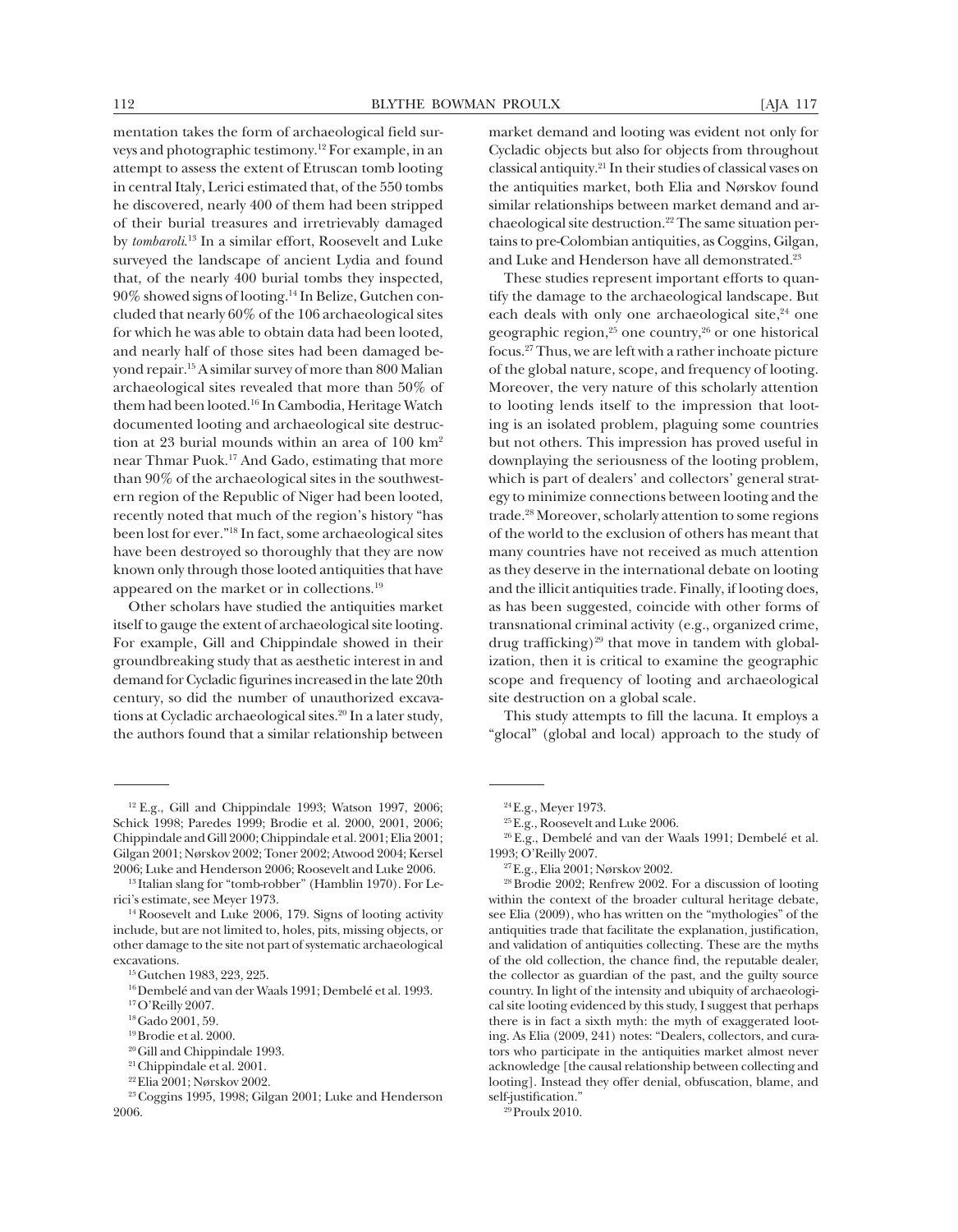archaeological site looting by focusing on local opinions about and personal encounters with looting among a large international group of archaeologists excavating throughout the world. By means of a glocal approach, I aim to broaden our understanding of looting and archaeological site destruction as global phenomena by better grounding such issues in the local, "on-the-ground" contexts in which they happen. Archaeological site looting is a global concern, but it does not exist apart from its constituent localities. In other words, as I have argued elsewhere,<sup>30</sup> global phenomena are really locally contextualized phenomena; the global is in fact "local at all points,"31 and looting as a local phenomenon provides the groundwork for our "global way of seeing"32 archaeological site destruction around the world in the broader context of international cultural heritage. There is thus a clear need to achieve a broader and more refined understanding of the glocal contexts of archaeological site looting, since, as Mackenzie notes, "[b]efore we can talk of how best to regulate the market, we must be sure of the existence and form of the looting problem we wish to address."33 An improved assessment of looting around the world, one that better links the global with the local, is thus necessary for laying the empirical groundwork for both the formulation of international market regulatory practices and further scholarly analysis.<sup>34</sup>

This study thus examines global archaeological site looting in context, situating it in the local experiences and narratives of field archaeologists worldwide by means of an online mixed-methods survey. Given that many archaeologists have worked on the ground at the very sites of interest to looters, how have they personally experienced looting? Where have they experienced it, and what is the nature of their experiences? In addition, the survey was designed to determine whether their assessments and experiences vary significantly depending on where in the world they work.

I begin with an overview of the study sample, research design, methodology, operationalization, and analytic procedure employed in this study. Next, I present findings in three separate sections: archaeologists' assessments of the geographic scope of archaeological site looting, their personal experiences with on-site looting, and their experiences with off-site looting. I conclude with a discussion of the salience of these findings.

## archaeological perspectives on looting

Based on the centrality of fieldwork to the discipline of archaeology,35 this study is grounded in the premise that archaeologists are an invaluable source of information about site looting and, by extension, the illicit antiquities trade at the "source" end of the problem. Field archaeologists are in a position to observe looting firsthand, whether the focus of their work is archaeological survey, excavation, post-excavation analysis, or site conservation and management. This alone makes them a significant source of information on looting and site destruction. Moreover, archaeological interpretation is necessarily preoccupied with systematic and meticulous methodology. Archaeologists, concerned with learning as much as possible from a site, are painstakingly precise in their efforts to preserve archaeological context by recording and photographing features, locating and digging trenches, taking samples, and drawing detailed plans and maps. Most archaeologists spend multiple field seasons at one site meticulously surveying, excavating, or conducting post-excavation analyses. As a result, archaeologists know their archaeological sites and landscapes intimately. Despite the difficulties in establishing the presence and extent of looting, archaeologists are generally sensitive to changes at their sites, which puts them in a good position to assess the presence and magnitude of looting activity. In sum, archaeologists' assessments of site looting represent invaluable local perspectives on a global problem.

## research design and sample

To collect field archaeologists' accounts of their personal experiences with looting, I crafted an online

<sup>30</sup> Proulx 2010.

<sup>31</sup> Latour 1993, 117.

<sup>32</sup> Hobbs 1998, 419.

<sup>33</sup> Mackenzie 2005, 1.

<sup>34</sup> Personal vignettes and isolated documentation of site damage alone cannot provide a solid enough foundation on which to base policy and practice because in the end, as Brodie et al. (2001, 1) have noted, "when the hard political decisions are made, it is figures that count."  $35$  At the heart of archaeology's authenticity and identity

as a discipline lies archaeological fieldwork (DeBoer 1999; Holtorf 2005; Proulx 2010). For the professional archae-

ologist, "the ability to do fieldwork has always been central" (Moser 2007, 245). One can safely assume that most, if not all, practicing archaeologists have firsthand archaeological fieldwork experience of some sort and, by extension, represent an authoritative source on the experience of fieldwork (Proulx 2010). It stands to reason, then, that if looting is a facet of that fieldwork experience, and fieldwork is an essential element of archaeology, then archaeologists find themselves in a prime position to encounter looting activity firsthand; archaeologists are an invaluable resource for the scholarly study of archaeological site looting and the trade in illicitly obtained antiquities (Proulx 2010).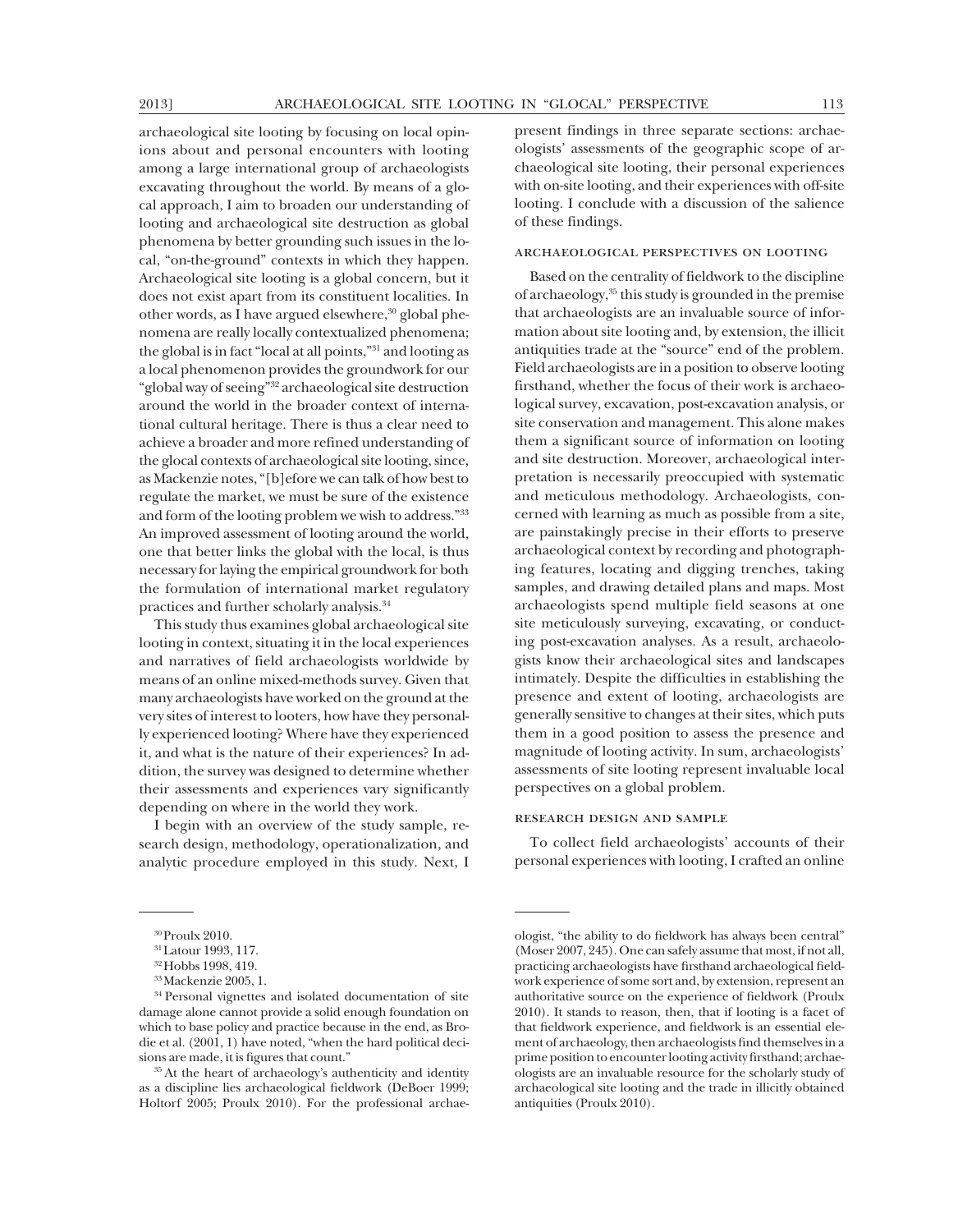survey based on a structured questionnaire format. This research design incorporated both qualitative and quantitative methodologies. The computer-assisted, self-administered online survey was e-mailed to nearly 15,000 archaeologists working around the world, each of whom received a linked invitation to participate in the study. Embedded within each respondent's survey link was a unique numerical identifier ("token"), which was used as that respondent's study participant number. Online survey responses were automatically collected in an electronic database.

## *Sample Population*

The target population for this study was archaeologists working throughout the world. Since there is no "master database" of archaeologists worldwide and their current contact information, sampling was conducted from a variety of online sources.<sup>36</sup> First, five of the largest international archaeological organizations were selected:

- 1. Archaeological Institute of America (AIA) based in Boston, Massachusetts.37
- 2. World Archaeological Congress (WAC), whose current president is based in Adelaide, Australia.38
- 3. European Association of Archaeologists (EAA) based in Prague, Czech Republic.39

<sup>38</sup> The World Archaeological Congress (WAC) is the only international organization for practicing archaeologists. Instead of annual meetings, the WAC hosts congresses every four years in various locations. Like the AIA, the WAC provides no publicly available member directory; thus, I scoured meeting programs and abstracts from the most recent congress (2003), which was the only one to date to provide online meeting information. I also searched information from the Inter-Congress of the WAC. I added all members participating in the WAC newsletter and WAC listserv to the master database of potential survey respondents. The WAC contingent of the sample population is thus limited to members who participated in one of the above WAC activities; it yielded 632 more potential survey respondents.<br><sup>39</sup> The European Association of Archaeologists (EAA) is

an archaeological organization geared toward European ar-

- 4. Register of Professional Archaeologists (RPA) based in Baltimore, Maryland.<sup>40</sup>
- 5. Society for American Archaeology (SAA) based in Washington, D.C.<sup>41</sup>

 From these five archaeological organizations, a total of 9,945 contacts were gathered to be included in the sample. Archaeologists who were members of more than one of these organizations were included in the database only once. To locate contact information for more archaeologists from around the world, I conducted online searches, scouring the Internet for other archaeological research centers, institutes, societies, organizations, and associations. From these Internet searches, 43 more sources were identified, from which 2,031 more contacts were included in the master target population database. Next, I examined the websites of each and every school listed online with programs, departments, schools, centers, or institutes for archaeology and related disciplines; this yielded contact information for an additional 1,950 faculty and staff members whose profiles, teaching and research agendas, or subunits included the word "archaeology."

Finally, to ensure that the master database of potential survey respondents was as representative as possible, I conducted more online searches to locate archaeologists working in regions or countries under-

<sup>36</sup> I completed data collection for this project in late 2007 and began analyzing the data in 2008.

<sup>37</sup> With more than 7,600 members, the Archaeological Institute of America (AIA) is the largest North American archaeological organization. Its members work throughout the world, most notably in the Old World. First and foremost, I scoured all the AIA's online fieldwork bulletins for participants and their contact information. Next, since the AIA provides neither a publicly available member directory nor member contact information on its website, I searched the AIA annual meeting programs and abstracts from 2006 and 2007 for participants' names; I then conducted an Internet search for their e-mail addresses. This yielded 1,100 potential survey participants from among those contacts whose information was available in one of the AIA sources noted above.

chaeologists working in Europe and throughout the world. Like the WAC and AIA, the EAA does not provide any online member directory. I searched the 2006 EAA annual meeting programs and abstracts for contact information and performed supplementary Internet searches to locate meeting participants' email addresses. Another 908 individuals were included this way. The EAA contingent of the master database was limited to members who participated in the 2006 annual meeting and whose email addresses could be located through a Google search.<br><sup>40</sup> Since the preceding four organizations are largely aca-

demic, I also sampled the Register of Professional Archaeologists (RPA). The RPA includes field archaeologists who work in a variety of professional outlets outside academia. The organization maintains an online member directory, which includes more than 6,500 archaeologists working throughout the United States, Canada, Puerto Rico, Europe, and the Cayman Islands. The RPA contingent of the target population was 732 and was limited to members who participated in the online RPA directory and provided email addresses.<br><sup>41</sup> Since the fieldwork of AIA archaeologists is largely con-

centrated in the Old World, in terms of representativeness it was important to sample from the Society for American Archaeology (SAA), whose members work primarily throughout North and South America. The SAA offers its members access to an online directory that includes more than 7,000 member names. Not all SAA members participate in this online directory, however, so the SAA potential respondents were those who both participated in the online directory and provided an email address. The SAA directory provided another 6,573 potential survey respondents.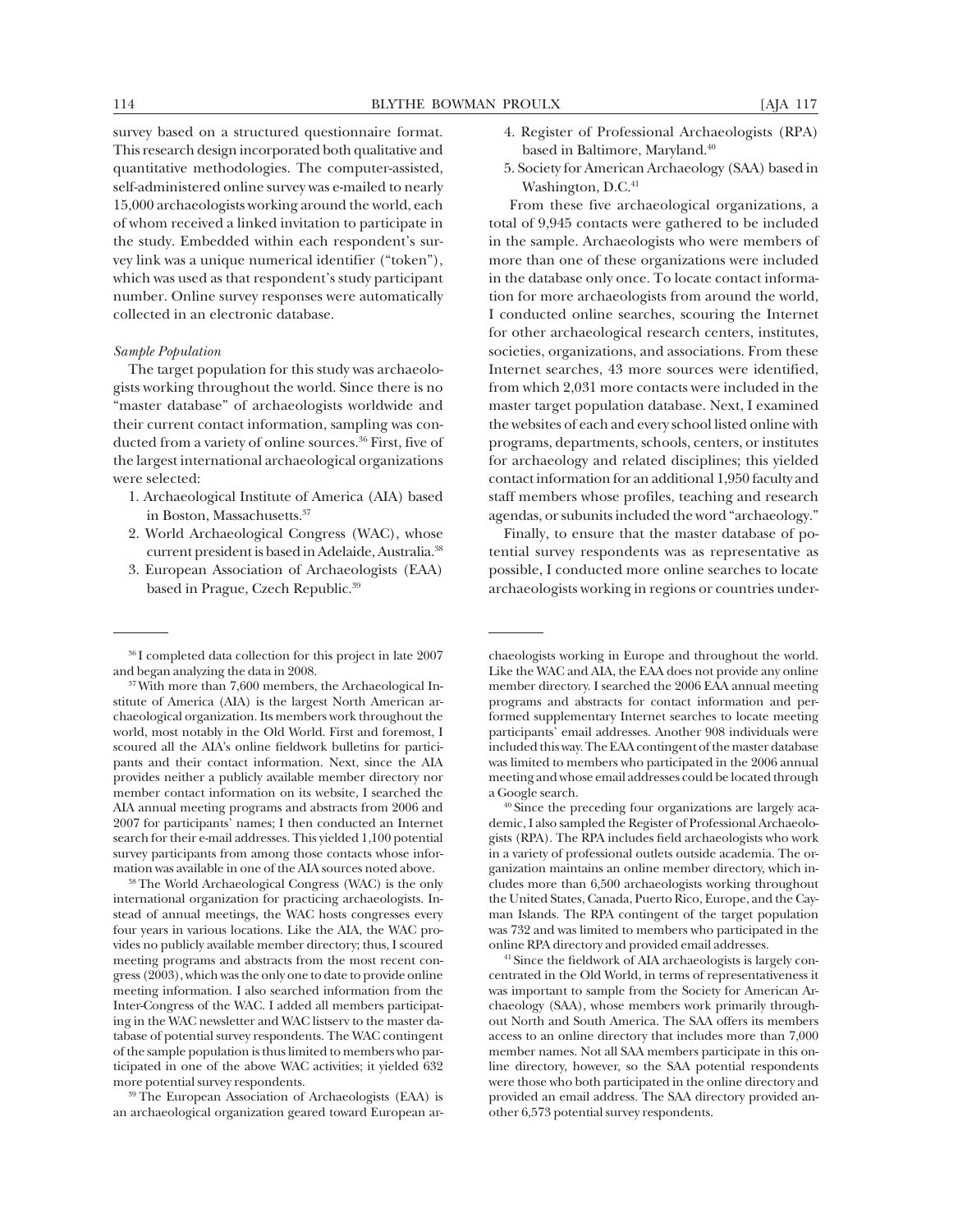represented in the database. I used Boolean operators to combine country or region names with "archaeology," "cultural heritage," "anthropology," "history," and any other terms that might yield information on practicing archaeologists or current archaeological projects in those areas. Finally, I scoured government agency websites, archaeological fieldwork bulletins, and online educational resources, which yielded an additional 503 contacts. No contact was entered into the database more than once.

Collectively, these search efforts yielded a total of 14,429 archaeologists working throughout the world. Table 1 in the online appendix [\(www.ajaonline.org\)](http://www.ajaonline.org/sites/default/files/1171_Proulx_suppl.pdf)  summarizes the sources from which potential survey respondents were compiled; table 2 shows a complete listing of sources from which the sample population was drawn. Despite the impressive total of 14,429 archaeologists contacted, the sample population is limited in several respects. First, contact information in many of the sources summarized above was available only for members who had participated in a recent annual meeting or congress; clearly, members who had done neither were not included in the sample. Second, only online sources were included in the construction of the sample population. Many universities and organizations in the developing world, for example, simply did not have websites from which any member contact information could be pulled. For some entities, in fact, a website was available one day and the next day either experienced server errors or vanished altogether; for others, the contact information provided was out of date. Third, at this point in the sampling there was no guarantee that the individuals for whom contact information had been pulled were even practicing archaeologists, since many organizations are also open to the public. Last, I searched only information that was available in English, Italian, French, Spanish, Greek, Turkish, or Romanian; sources in other languages were consulted when translation assistance was available.

Finally, in addition to sampling difficulties, there are a number of challenges associated with not only surveys but online surveys in particular. First, not all archaeologists, especially those working in underdeveloped countries, have Internet access. Second, spam-blocking technology may have routed the emailed survey invitation to some archaeologists' junkmail folders. Last, while online surveys are more cost efficient and expedient than those delivered through the post,<sup>42</sup> whether online surveys have improved response rates is unclear.<sup>43</sup>

Despite the limitations discussed above—and without advance email notification, financial incentives, telephone solicitation, or mailed survey instructions—the online survey, sent to a total of 14,429 archaeologists working throughout the world, still garnered an impressive response rate of more than  $16\%$  (n=2,358).<sup>44</sup>

#### *Survey Contents*

The survey was a mixed methodological online format yielding both quantitative and qualitative data. This article presents findings focused on three issues:

- 1. Respondents' experience and training in the field (i.e., their practical and academic training; the number of archaeological projects on which they have worked; and the extent, location, and nature of their fieldwork experience).45
- 2. Respondents' personal encounters with looting and site destruction.<sup>46</sup> "Looting" was operationalized as "the removal of culturally significant material from archaeological sites for commercial gain, the act of which destroys archaeological context or evidence needed to learn from the site."
- 3. Respondents' assessments of the local nature of archaeological site looting where they personally participate in archaeological fieldwork.

The survey also collected participants' demographic information, including age, gender, level of education, occupation, country of origin, country of residence, and native language.

While most of the survey questions offered mutually exclusive response options, $47$  many questions also provided open-ended response fields in which participants could provide more detailed feedback about their experiences with and opinions about the presence, nature, and frequency of archaeological site looting. At the end of the survey, a sizeable blank

<sup>42</sup> Salant and Dillman 1994; Flaherty et al. 1998; Sheehan and McMillan 1999.

 $43$  Sheehan 2001.

<sup>44</sup> Respondents are referred to only by study participant (survey token) number and, where available, profession and location of fieldwork.

<sup>45</sup> Survey respondents lacking professional archaeological training and/or archaeological fieldwork experience of any kind were thanked for their time and automatically filtered

out of the survey population.<br><sup>46</sup> Personal experience with looting is defined as firsthand observation on one or more archaeological sites of looting or physical evidence of looting activity, such as holes, pits, missing objects, or other damage to the site not part of systematic archaeological excavations (Proulx 2010). 47 E.g., many questions asked archaeologists to rate their

agreement with a particular statement; response options were presented on a 5-point Likert scale.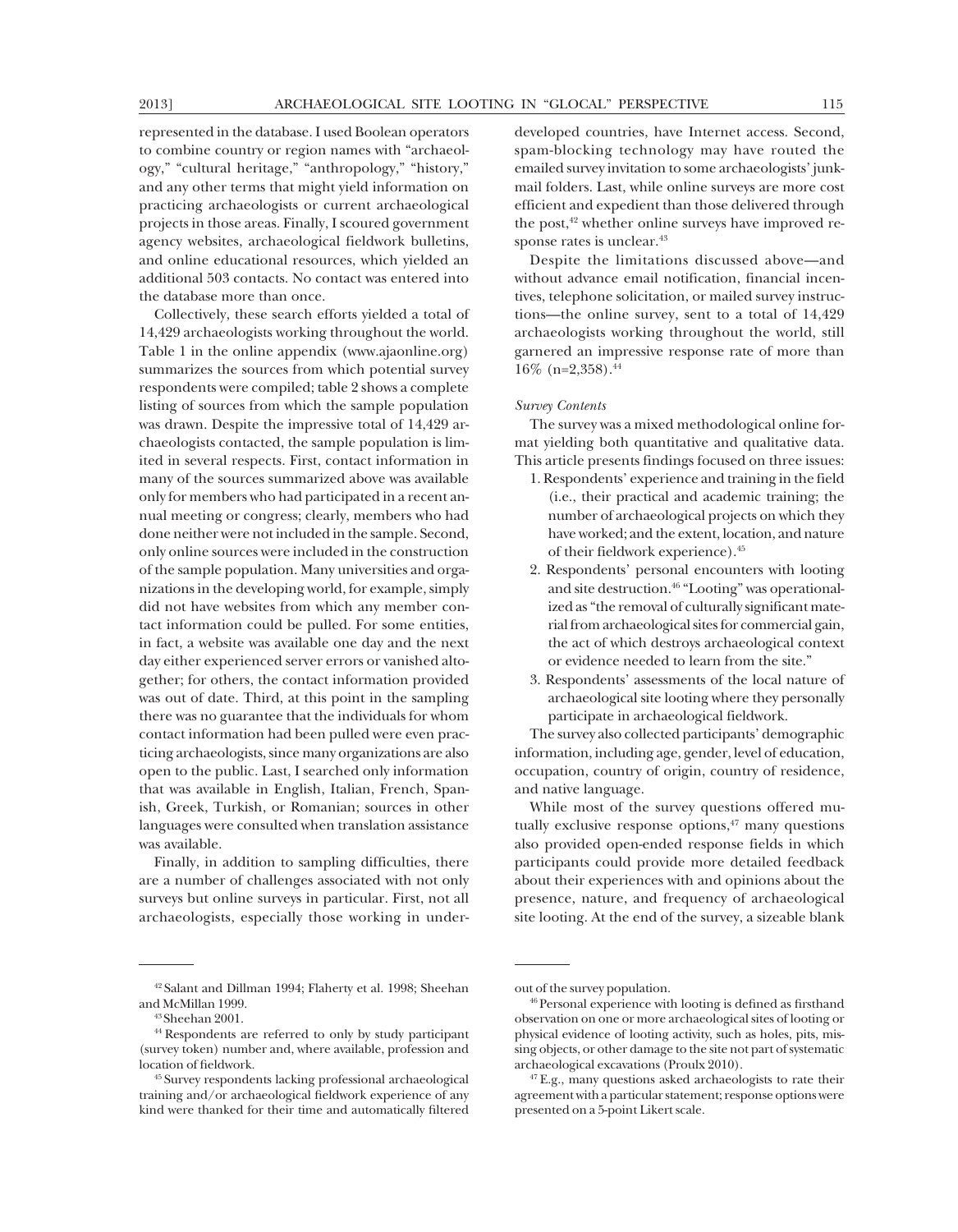response field was also provided in which archaeologists could expand even further on their comments. Respondents were also asked at the end of the survey whether they wanted to participate further in the study by answering structured follow-up questions by telephone or email, and 662 (28%) respondents agreed. Those respondents were then asked to elaborate on their opinions about and experiences with looting and archaeological site destruction. Blank response fields, open-ended survey questions, and follow-up interviews by phone and email yielded a total of 3,009 qualitative comments.

## dependent variables: operationalization

### *Geography of Looting*

Participants were asked to assess looting activity in the country where they had personally performed most of their archaeological fieldwork (1 = *not happening at all* ; 2 = *decreasing*; 3 = *fluctuating*; 4 = *remaining the same*; 5 = *increasing* ).48 For this question, scores of 2, 3, 4, or 5 were taken as implicit indications that respondents perceived some degree of looting to occur at sites where they had worked, whether the looting was increasing, decreasing, fluctuating, or holding constant. Responses to this statement were collapsed into two dichotomous categories. Respondents who indicated 1 on this question were recoded as 0 (*looting does not happen where I work* ); respondents indicating 2–5 on this question were recoded as 1 (*looting occurs in some form where I work* ).

# *Personal Experience with Looting*

Archaeologists' opinions about looting and site destruction may vary significantly depending on whether they have personally experienced looting in the field.<sup>49</sup> Survey participants were thus asked whether they had ever personally observed looting activity or evidence of looting activity while engaged in fieldwork  $(0 = no;$ 1 = *yes* ). Descriptive statistics for these selected dependent variables are presented in the online appendix (table 3).

## independent variables: operationalization

# *Location of Archaeological Fieldwork*

If looting and archaeological site destruction are phenomena that may vary from one region, country, and archaeological site to the next, then archaeologists' perceptions of such phenomena should vary significantly depending on where they work in the world. The survey asked archaeologists, "Throughout your entire career in archaeology or a related field, in what country have you participated in the majority of your archaeological fieldwork of any kind?" Since this question yielded 118 different responses,<sup>50</sup> country responses had to be aggregated by continent/ geographic region for certain analytical procedures.<sup>51</sup> Table 4 in the online appendix presents all the countries reported as locations of archaeological fieldwork experience among survey respondents, and table 5 shows how countries were aggregated for analysis.<sup>52</sup>

Most archaeologists who participated in the online survey and subsequent follow-up interviews were living in the countries in which they had performed most of their archaeological fieldwork. Of the 2,358 respondents, 44.8% had carried out most of their fieldwork in the United States. Other top countries

<sup>&</sup>lt;sup>48</sup> Since many field archaeologists have engaged in fieldwork in a variety of locations, participants were asked to answer the survey questions by focusing on the location where they have done most of their fieldwork. If respondents had information about looting at a site other than the one specified as their primary fieldwork location, they were encouraged to share that information in the open-ended response fields as well as in a follow-up interview.

<sup>&</sup>lt;sup>49</sup> In some analyses, the dependent variable, personal experience with looting, was alternatively employed as an indepen-

<sup>50</sup> The software employed to program the online survey would not permit the creation of an extensive country dropdown menu with hundreds of options for this question. Instead, respondents had to manually type in the country/ region where they engaged in most of their archaeological fieldwork; if they typed in "United States" or "USA," they were

given the option to specify a state as well.<br><sup>51</sup> The variable, location of fieldwork, was aggregated for several analytical procedures because the reported 118 country responses were far too many for any form of regression analysis. After some experimentation with varying levels of aggre-

gation, I collapsed the responses into continent/geographic regions as defined by the CIA World Factbook (https://www. [cia.gov/library/publications/the-world-factbook\),which](https://www.cia.gov/library/publications/the-world-factbook)  yielded a manageable 10 categories: 1 = *North America* ; 2 = *Central America and Caribbean* ; 3 = *South America* ; 4 = *western Europe, central Europe, and the United Kingdom* ; 5 = *eastern Europe, southeastern Europe, and Eurasia* ; 6 = *Asia, Southeast Asia, and southern Asia* ; 7 = *Oceania* ; 8 = *Africa* ; 9 = *Middle East* ; and 10 = *other*. By making use of the "fixed factor" feature in IBM SPSS Statistics, I created eight dummy variables from these regions. North America served as the reference category, since it is recommended that the group with the largest number of responses serve as such (Field 2005). Because the 118 country responses were aggregated into broader geographic regions for regression analysis, countries were left disaggregated in as many other discussions and analyses as possible, in concern for the loss

<sup>52</sup> The CIA World Factbook represents only one method for defining world regions. E.g., countries included in "Eurasia" in the World Factbook may be referred to elsewhere as "central Asia" (e.g., www.worldbank.org) or "western Asia" (e.g., www.un.org) (Proulx 2010).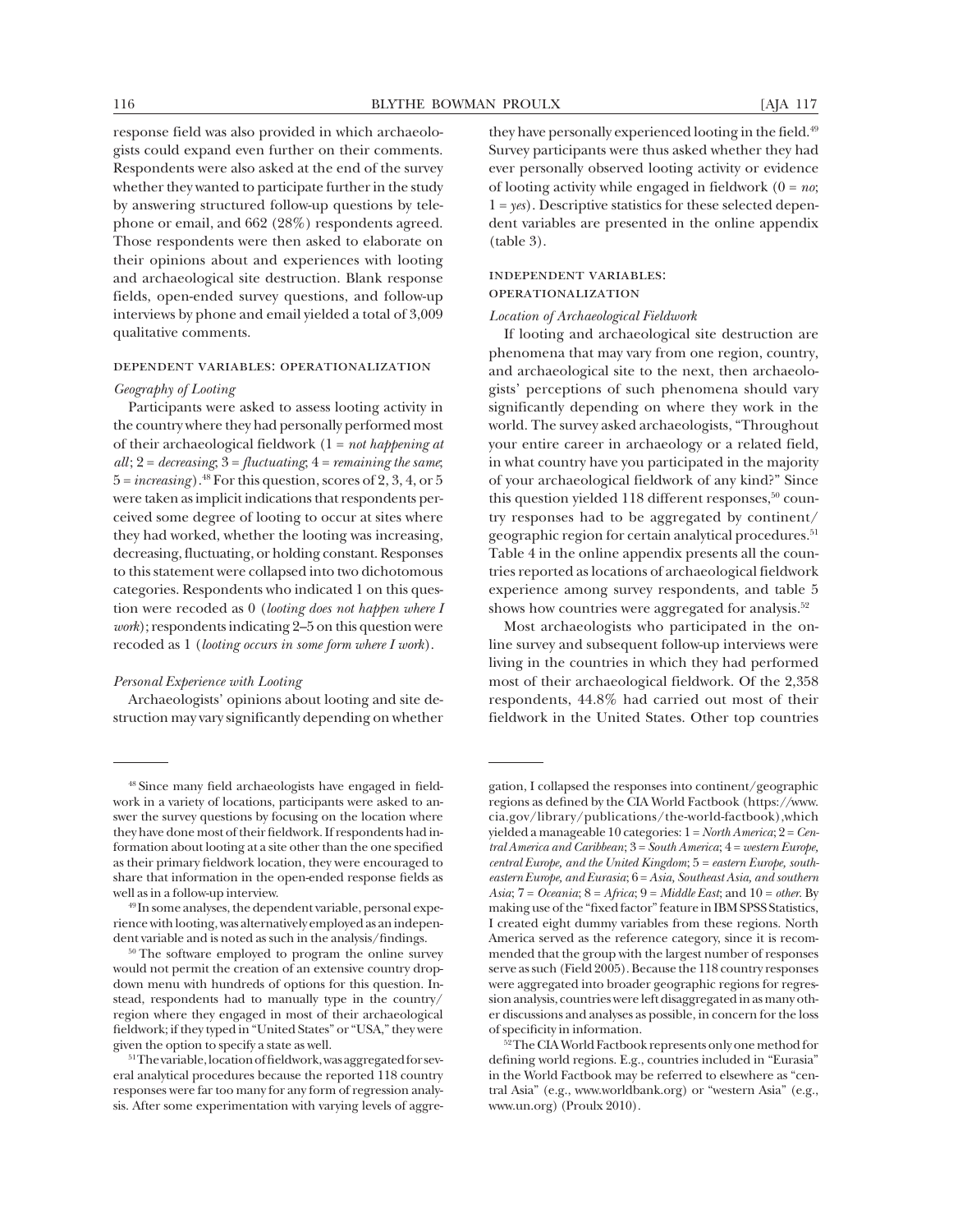reported as primary locations of fieldwork experience were Greece (4.36%), the United Kingdom (3.77%), Mexico (3.3%), Israel (2.88%), Peru (2.75%), Turkey (2.29%), Australia (1.48%), Belize (2.08%), Canada

## *Extent and Type of Fieldwork Experience*

(2.75%), and Egypt (1.14%).

If looting and archaeological site destruction vary not only by location but also by time, then archaeologists' perceptions and experiences may vary significantly depending on how long they have been in the field and the nature of their fieldwork. The following survey questions were thus selected for analysis as independent variables:

- 1. In what type of archaeological fieldwork have you participated (archaeological survey, archaeological excavation, post-excavation analysis, site conservation, other)? (0 = *not selected, serving as a reference*   $category; 1 = selected$ .
- 2. When did you first participate in archaeological fieldwork? (0 = *2000–present, serving as a reference category* ; 1 =*1990–1999* ; 2 = *1980–1989* ; 3 = *1970–1979* ; 4 = *1960–1969* ; 5 = *1950–1959* ; 6 = *before 1950* ).53
- 3.In how many archaeological projects have you participated? (0 = *< 10 archaeological projects, serving as a reference category*;  $1 = \geq 10$  *archaeological projects*)?<sup>54</sup>

Complete descriptive statistics for these independent variables are presented in the online appendix (table 6).

# the typical survey respondent

Of the respondents, 59.1% were male; 27.9% fell within the age range of 31–40; and 82.6% indicated that English was their native language. With regard to level of education and occupation, 55.2% of respondents held a doctorate or equivalent level of education; 36.5% held a master's degree or equivalent as their highest level of education to date; 38.2% of respondents were employed as college or university professors; and 22.4% were employed as professional archaeologists working in other types of organizations, institutions, or agencies at the federal, state, regional, or local level.

Additionally, 29.9% of respondents reported first participating in some type of archaeological fieldwork between 1990 and 1999, and archaeological site excavation was the most commonly selected type of fieldwork experience among respondents (81.8%). More than 70% reported having participated in 10 or more archaeological projects in their careers. In sum, the typical study participant is an English-speaking, higher-educated male who is professionally trained in archaeology and living and working in the United States, with anywhere between 10 and 20 years of archaeological experience, most of which has been on excavation projects in the field.<sup>55</sup>

## analytical procedure

Since the survey was of mixed methodology, both quantitative and qualitative analytical procedures were employed. As regards the quantitative analyses, binary logistic regression was employed where the dependent variable was a categorical dichotomy, and ordinal logistic regression was employed where the dependent variables were ordinal. With regard to the qualitative data (N=3,009), a coding strategy was established by means of an emergent approach after all open-ended responses had been collected.56 Responses were grouped into categories according to common response themes, which included archaeologists' personal experiences with and opinions about the nature, scope, and frequency of site looting. All open-ended responses were processed manually without the help of qualitative data analysis software. Both quantitative and qualitative data are presented together in the findings below, organized by dependent variable.

## findings: the geographic scope of archaeological site looting

#### *General Impressions*

Participants were first asked to share their general perceptions about archaeological site looting around the world. When asked whether they thought looting was a common occurrence in all countries with archaeological heritage, 1,959 respondents (89.6%) agreed or strongly agreed. Of the 2,183 participants who responded to this statement, only 11  $(0.005\%)$ strongly disagreed; they were working in Australia (n=1), Denmark (n=1), Sweden (n=1), Switzerland (n=1), Syria (n=1), the United Kingdom (n=1), and the United States (n=5). When asked whether they felt that looting happens in only a small number of

<sup>53</sup> Participation in archaeological fieldwork includes such activities as excavation, survey, study season, conservation, site preservation, cultural-resource management, and other archaeological activity.

<sup>54</sup> In counting the number of archaeological projects in which they had participated, respondents were asked to count the times they had worked on a single site as part of one proj-

ect, whether the project spanned one field season or multiple seasons.<br><sup>55</sup> This respondent profile is probably a result of sampling

procedures and limitations, which are discussed earlier in this article.

<sup>56</sup> Neuendorf 2002.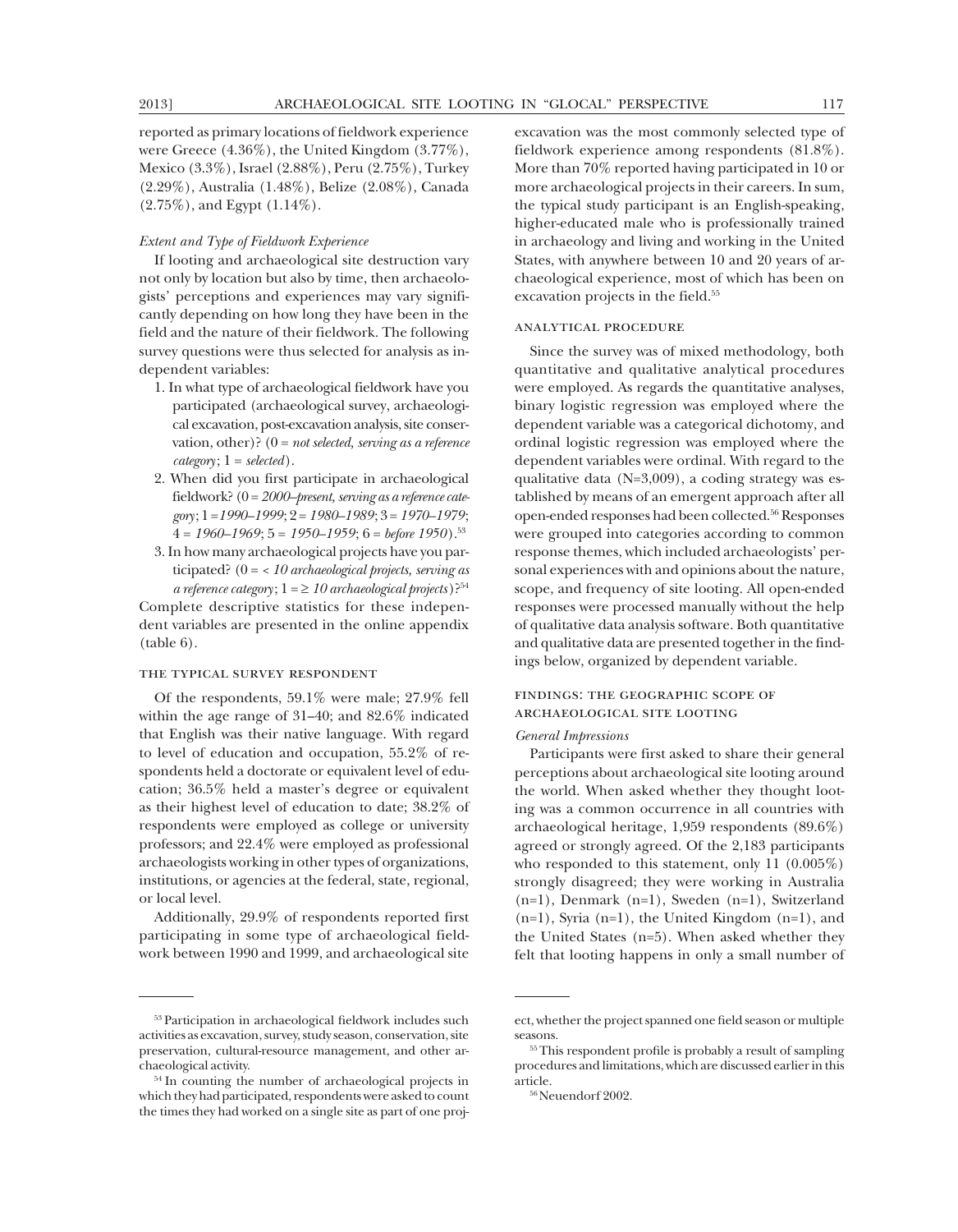countries, 93.6% of respondents either disagreed or strongly disagreed. When asked whether they felt that there was in fact a global market for looted antiquities and other archaeological materials, of the 2,177 participants to respond,  $2(0.1\%)$  disagreed,  $20(0.9\%)$ neither agreed nor disagreed, 357 (16.4%) agreed, and 1,798 (82.6%) strongly agreed. Based on the responses to these three questions, it can be said that most respondents generally perceive looting to be a common occurrence around the world, not an issue limited to a handful of countries. According to archaeologists' general impressions, then, looting does not appear to be an isolated phenomenon; it is instead a globally pervasive problem.

#### *Assessments of Local Looting Activity*

Surveyed archaeologists were next asked to assess the looting activity in the area where they have participated in the majority of their fieldwork. Of the 1,835 respondents who answered this question, only 39 (2.1%) indicated that looting does not, in their opinion, occur where they work; conversely, 1,796 (97.9%) surveyed archaeologists noted that looting does occur in some capacity where they work, whether it is increasing, decreasing, fluctuating from one season to the next, or remaining constant. Of the 118 countries reported as primary locations of archaeological fieldwork among respondents, looting activity in some capacity was reported in 103 (87%) of them. Table 7 in the online appendix shows archaeologists' responses by aggregate location of fieldwork, and a complete, disaggregated, country-by-country presentation of this information is presented in table 8.

The preceding descriptive statistics suggest that, based on field archaeologists' assessments of looting in the countries where they personally participate in fieldwork, looting is not an isolated problem confined to some regions or countries. Rather, it appears to be a pervasive phenomenon. Moreover, commenting further on the global scope of looting, many archaeologists noted that they thought looting at archaeological sites around the world is in fact an understated problem. Archaeologist 11488, who has been excavating throughout the eastern United States since the 1970s, wrote, "I feel that many people underestimate the extent of looting and the [illicit] antiquities market." Archaeologist 5557, who has worked extensively throughout Switzerland, made a similar comment: "Pillage is extremely commonplace, and people just don't

realize this." According to Archaeologist 30760, working in Iowa, "Not enough people including myself are aware of the nature and full extent of this problem."

Other archaeologists commented on the geographic variability of archaeological site looting. Archaeologist 41494, an American graduate student excavating in Mexico, wrote: "I think it is really common, [but] occurs at different scales." This is a point worth noting, since while looting activity appears to be globally pervasive, it certainly varies in terms of magnitude, frequency, and destructiveness. Remarking further on the geographic scope of looting, Archaeologist 40405, an American university professor who has been engaged in fieldwork since the 1970s and now works primarily in Bolivia, made a similar point:

I work in a rather isolated area that does not have the "flashy" sorts of objects that many collectors are interested in. For this reason, I think I see less looting than many others—for instance archaeologists on the coast of Peru where looting is absolutely rampant.

Archaeologist 42970, who works in cultural heritage management in the western United States, added:

Looting in California is not on the scale that it is in regions with ancient high civilizations or even the American Southwest. Artifacts in California are mostly limited to projectile points that don't command high prices like pottery/figurines/textiles/gold; although California basketry is highly valued, it rarely is looted because it doesn't preserve well.

Other respondents noted that archaeological site looting is not limited to the destruction of archaeological resources on land.57 Archaeologist 17929, who works in the southeastern United States, wrote:

I work primarily with maritime sites, where looting is particularly rampant and heinously destructive. I think this is a huge issue that needs to be addressed from the international level all the way down to the fishermen in coastal villages.

Archaeologist 21892, a nautical archaeologist working in Norway, added:

My experience is mainly with underwater sites. Due to enhanced and relative[ly] cheap scuba technology we have seen an increase in the looting of sites on deeper water since about year 2000. Until then these sites (below 60 m depth) in the coastal waters were usually untouched—no[w] they are to a large degree disturbed,

<sup>&</sup>lt;sup>57</sup> Consideration of the damage to submerged archaeological resources is also important, since if site-looting damage on land is underestimated, then it is likely that damage to underwater sites is similarly underdocumented. For an excellent investigation of the looting of marine archaeological resources, see Dromgoole 2006.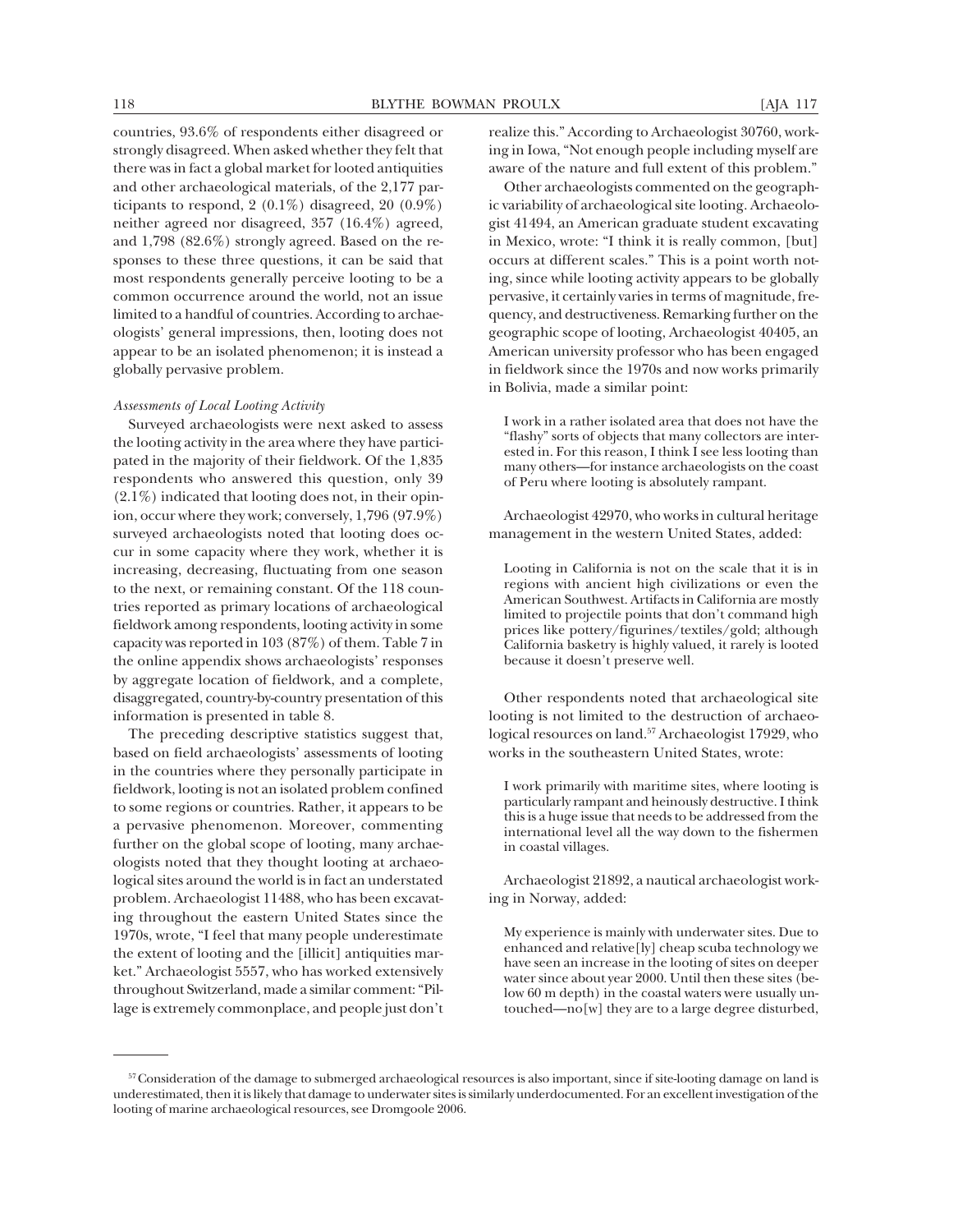mainly by amateur divers with a very material interest in the history of seafaring.

Based on a combination of these quantitative data and qualitative feedback, there appears to be a general consensus among surveyed archaeologists that looting at archaeological sites is globally prevalent. That an overwhelming 97.9% of surveyed archaeologists indicated that looting has in fact occurred in some capacity where they work is an interesting finding that, in combination with archaeologists' general impressions of the global looting situation (discussed above), lends credibility to the conclusion that archaeological site looting is not a problem limited to a mere handful of countries. While there has been speculation throughout the literature that archaeological site looting is a ubiquitous problem, this study lends firm empirical support to that assertion. In response to the broader question regarding the geographic distribution of archaeological site looting, the answer, according to surveyed field archaeologists, is simple: everywhere. If it is in fact widespread, then, just how often are archaeologists encountering it, and how frequently is it happening from one region or country to the next?

## personal experiences with on-site looting

Surveyed archaeologists were asked whether they had ever personally encountered looting or evidence of looting activity while participating in fieldwork of any kind, and 78.5% (n=1,662) replied yes. Only 458 respondents  $(21.6\%)$  answered no to this question.<sup>58</sup> Most affirmative responses were from field archaeologists working throughout the United States (34.0%), followed by Peru (3.6%), Mexico (2.4%), Belize (2.3%), Greece (2.2%), Italy (2.1%), Turkey (1.7%), and Jordan (1.6%). In sum, the overwhelming majority of surveyed field archaeologists—close to 80%—have personally experienced looting in some capacity, so much so that these personal encounters appear to be commonplace.59 Archaeologist 5025, working in Cyprus, echoed this sentiment:

The possibility that you'll meet with looters while you're working on site is just a given, especially where I work . . . as graduate students on an excavation for the first time we are definitely told that we will have interactions with looters at some point. It's just a known aspect of archaeological fieldwork.

Of those who responded affirmatively, only 24.1% reported that they had personally encountered looters on-site and looting activity in progress. Most respondents instead reported having discovered looters' trenches, holes, pits, or other damage due to unauthorized excavation activity, including, "bones and flakes scattered around near an area that appeared systematically excavated"; "sieve screens set up at a site where no archaeological teams were working"; "stashes of hidden looted artifacts near the site" (as though the looters intended to make a surreptitious return for them at a later date); and "human burials disinterred, ruin walls collapsed or disassembled, pottery vessels broken, beer cans and cigarette wrappers and other trash left at sites."60 Nearly half of these respondents also reported objects stolen from their sites. $61$ 

Those respondents who reported having any personal experience with looting were also asked to estimate the frequency with which they had encountered looting activity at the site level. Most of these surveyed archaeologists (n=576, or 35.2%) reported that they had experienced looting or residual evidence of looting activity on two to five individual archaeological sites over the course of their fieldwork careers. Archaeologist 41491, an American graduate student working throughout Central and South America, observed:

Nearly every large archaeological site I have worked at or visited in the Maya area has looter trenches and looter pits in the major temples. In fact, I can't think of a Maya site without looter pits.

Respondents were also asked to gauge the frequency with which those sites where they had observed looting had been victimized, and nearly half of the respondents (n=492, or 45%) estimated that those sites had been looted on average on between two and five occasions. Archaeologist 50075, an American museum employee working primarily in Peru, noted:

I have seen hundreds of sites looted, and looted sites have been looted thousands of times. One can see the damage in satellite imagery. Some sites look like they were used for missile target practice.

Moreover, when participants were asked whether they felt the looting activity had been getting better

<sup>58</sup> There were 149 missing cases for this value, which were removed from the analysis.

<sup>59</sup> Proulx 2011b.

<sup>60</sup> Proulx 2011b.

<sup>&</sup>lt;sup>61</sup> Of those respondents who had encountered looting or evidence of looting activity, 12.7% reported having done

nothing, whereas 50.6% photographed the damage, 44% notified other fieldwork team members, 44.6% notified local archaeological authorities, and 29.7% notified local law enforcement. For a more detailed discussion of actions taken by archaeologists upon encountering looting, see Proulx 2011b.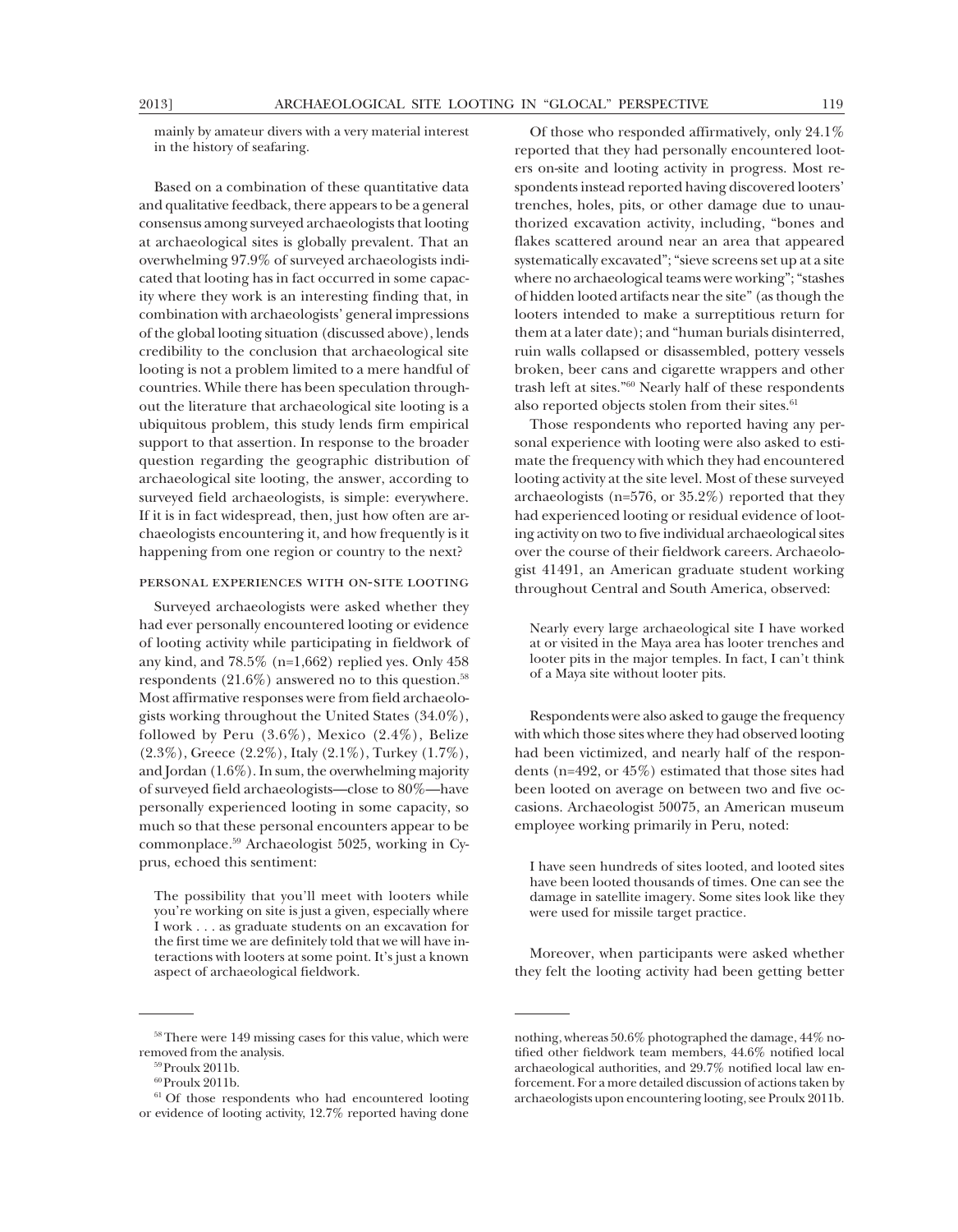or worse since January  $2002,6228.2\%$  (n=628) thought that although it was fluctuating and some years were better than others, it was not decreasing in the long run; 27% (n=600) thought it was holding fairly constant and neither decreasing nor increasing appreciably; 19.6% (n=437) thought it was increasing; and only 5.9% (n=131) thought it was decreasing. Taken together, the majority of respondents felt that looting was either increasing or at the very least not decreasing appreciably. Archaeologist 2137, a Danish graduate student with fieldwork experience on more than 10 projects, echoed this sentiment:

Looting in Jordan, I believe has not increased in resent [sic] years, however, next door in Iraq the looting has gone through the roof, as several sites have come close to destruction because of it. It no longer looks like a coherent tell, but instead resembles a piece of Swiss cheese.

Another archaeologist, who has been working in South America since the 1980s, noted:

Looting has dramatically increased in Peru in the last 10 years. Looters have switched from just looting cemeteries and mounds to looting every type of site. Teams of looters will work over a site until it is completely destroyed.

Archaeologist 3424, who also works in South America, made a similar observation:

In Peru, there has definitely been an escalation in looting activities, and in professional looting activities using mechanical equipment.

If nearly a quarter of surveyed archaeologists have observed a noticeable increase in looting activity on sites where they have worked, what could be driving this? Archaeologist 34339, a Lebanese university professor, cited "lack of state control" and "economic reasons." Another respondent, Archaeologist 4027,

suggested that this increase in looting activity may be closely related to land development:

In Cyprus where I have conducted most of my archaeological fieldwork, the increase in looting is closely linked to property and touristic development which exposes new archaeological sites which are immediately prey to looting.

Other respondents, such as Archaeologist 37243, a Czech university professor working in the region of Moravia, felt that the increase in looting activity had more to do with globalization:

[The] recent increase in looting . . . is correlated with two main variables: 1. Spread of new technologies: especially metal detectors. 2. The fall of communism that increased the flow of goods and opened international markets.

Archaeologists 3811 (United States) and 35485 (United Kingdom) blamed the Internet, noting respectively that "I suspect that eBay and other online auctions have worsened the situation" and "[f]rom the amount of artefacts—both real and obviously fake—I see offered for sale on Ebay, there can only have been an increase in site looting." In sum, the majority of surveyed archaeologists have not only had personal experiences with looting but have had such experiences at multiple archaeological sites on multiple occasions. Moreover, most also felt that site looting had not decreased appreciably and that in many places around the world looting activity had been increasing for a variety of reasons.

# off-site encounters with looting activity

The majority of responding archaeologists (87.1%) also reported off-site interaction with looters, both admitted and suspected. Admitted looters often spoke openly about their illegal digging endeavors to the respondents.63 Some archaeologists reported having been

<sup>&</sup>lt;sup>62</sup> There is nothing "special" about framing frequency questions from January 2002. The online survey was released at the end of December 2007, so this date yields a manageable five-year time frame in which respondents could be expected to recall a reasonable number of specific details regarding their personal experiences with looting and archaeological site destruction. Other time frames that were tested included 10-year, five-year, and one-year periods; the five-year time frame was ultimately selected. The 10-year time frame was too broad, and archaeologists who participated in a test had trouble recalling explicit details about their experiences with looting. The one-year time frame was determined to be too small, since archaeologists are typically engaged in fieldwork for only a few weeks out of the year. To ask about their experi-

ences within a one-year time frame, in other words, was overly limiting—in effect, it asked archaeologists to discuss only their experiences during the last field season. There was also some early experimentation with frequency questions about participants' experience over 10-year, five-year, and one-year periods. While this would have been helpful in constructing a more detailed picture of the fluctuation of looting activity around the world, it was determined that the multiple sets of frequency questions were too time-consuming and confusing for respondents, who often had trouble distinguishing the proper time frame in which an experience with looting had occurred.

<sup>63</sup> Proulx 2010.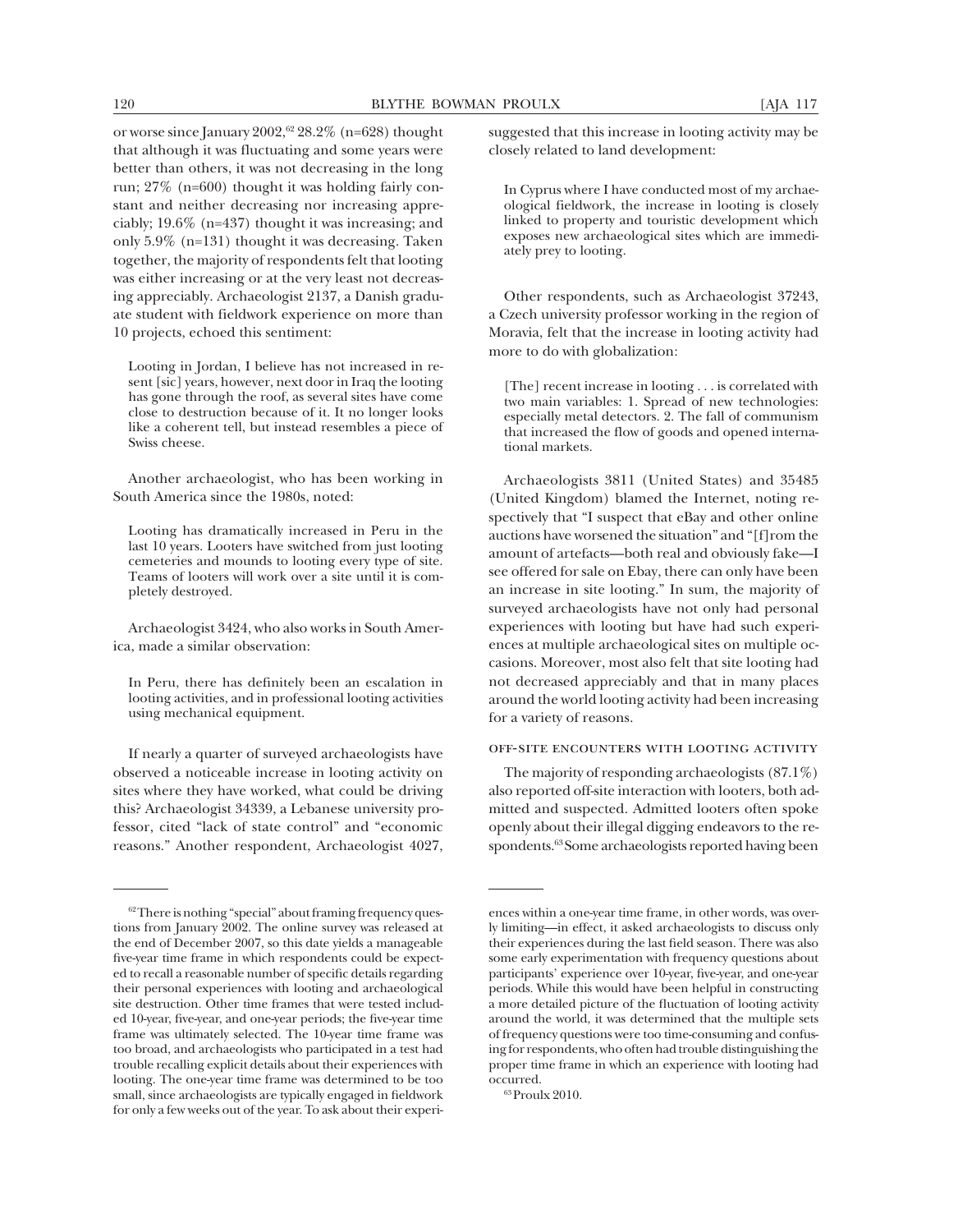presented with looted wares by the looters themselves, who apparently expected the respondents to admire, appraise, or even purchase items from their collections.<sup>64</sup> In fact, when asked whether they had ever been asked to purchase an item they thought had been looted, nearly half (49%) of the 2,024 archaeologists who answered this question responded affirmatively. Archaeologist 15853, a German university professor who has participated in a variety of excavations throughout the United Kingdom, recounted the following:

A metal detectorist came [to me] to show an object he had found "in a plough field" and asked for its monetary value. It was clear that the object must have come from a closed grave.

While it does not appear to be uncommon for looters with illicit goods for sale to approach archaeologists, these occurrences seem to be especially prevalent in Central America, South America, Asia, Africa, and the Middle East, as reflected in the online appendix (table 9).

 Why might local looters feel so free to showcase their looted wares to archaeologists? Survey respondents provided a variety of explanations. Archaeologist 33652, who works in the southern and southeastern United States, wrote:

The first reason is ego ("discoverer's bias" and bragging rights). Second, desire to obtain insight on cultural significance/interpretation and commercial values specific to the specimen(s). Third, desire to gain information on archeological site locations, techniques for interpreting artifacts, site materials, locations, etc. [F]ourth, ignorance for example in that some looters are naïve enough to see professional archeologists as sympathetic to their activities, etc. Fifth, some looters are anti-government-anti-science-anti-academic to the point that they enjoy "messing with" archaeologists—pure entertainment for them, i.e. "Look what I found—you can't 'touch' this or me."

Archaeologist 31087, who works in the western United States, cited another reason:

Many locals feel free to show their findings to us because they know they are not going to ever be punished for their activities. . . . They are actually proud of what they are finding. . . . Thus they view themselves as helping to salvage what can be salvaged.

Other respondents suggested that such interactions with looters were driven by economic necessity. Archaeologist 9535, who works in the northeastern

United States, noted, "In most field settings, archaeologists are seen as having access to wealth and power. So people try to access that through trade or sale or sometimes gifts." Archaeologist 500754, who works in Peru, wrote, "Sometimes I am approached because individuals don't know I am an archaeologist. Other times I am approached because individuals think that because I am an archaeologist I will want to buy what they have looted." Finally, Archaeologist 5197, who works in El Salvador, noted simply, "Hey, a customer is a customer."

Archaeologist 11566, who has worked in Belize, suggested that perhaps archaeologists' good rapport with the locals can best explain why looters feel comfortable to show archaeologists their looted goods. After all, the success of an archaeological field project is largely contingent on the establishment and maintenance of good relationships with the locals:

I worked with some locals who would protect me with their lives, and I them. I know they had looted in the past. I have eaten in their dirt-floored homes. They are not getting rich by looting. Although they may be getting by [with] looting.

In sum, while close to 80% of surveyed archaeologists reported personal encounters with looting onsite, even more field archaeologists—close to 90% of those surveyed—reported encounters with admitted and/or suspected looters off-site.

# likelihood of experiencing looting firsthand

As noted above, the overwhelming majority of surveyed archaeologists—78.5%—have had personal experience with looting in some capacity. But are there any significant differences in archaeologists' likelihood of experiencing looting depending on where in the world they work or how much field experience they have? To test this, I ran a binary logistic regression procedure, the results of which are presented in the online appendix (table 10). A significant likelihood ratio chi-square value  $({\chi}^2 = 224.133; df = 20; p = 0.000)$ derived from the model's omnibus test indicates that the independent variables included in this model provide statistically significant (i.e., not attributable to chance) explanatory power for the dependent variable. As table 10 shows, there were several significant differences:

1. The year in which respondents began their careers in field archaeology,  $\chi^2$  = 44.73 (df = 6;  $p < 0.001$ ).

<sup>64</sup> Proulx 2010.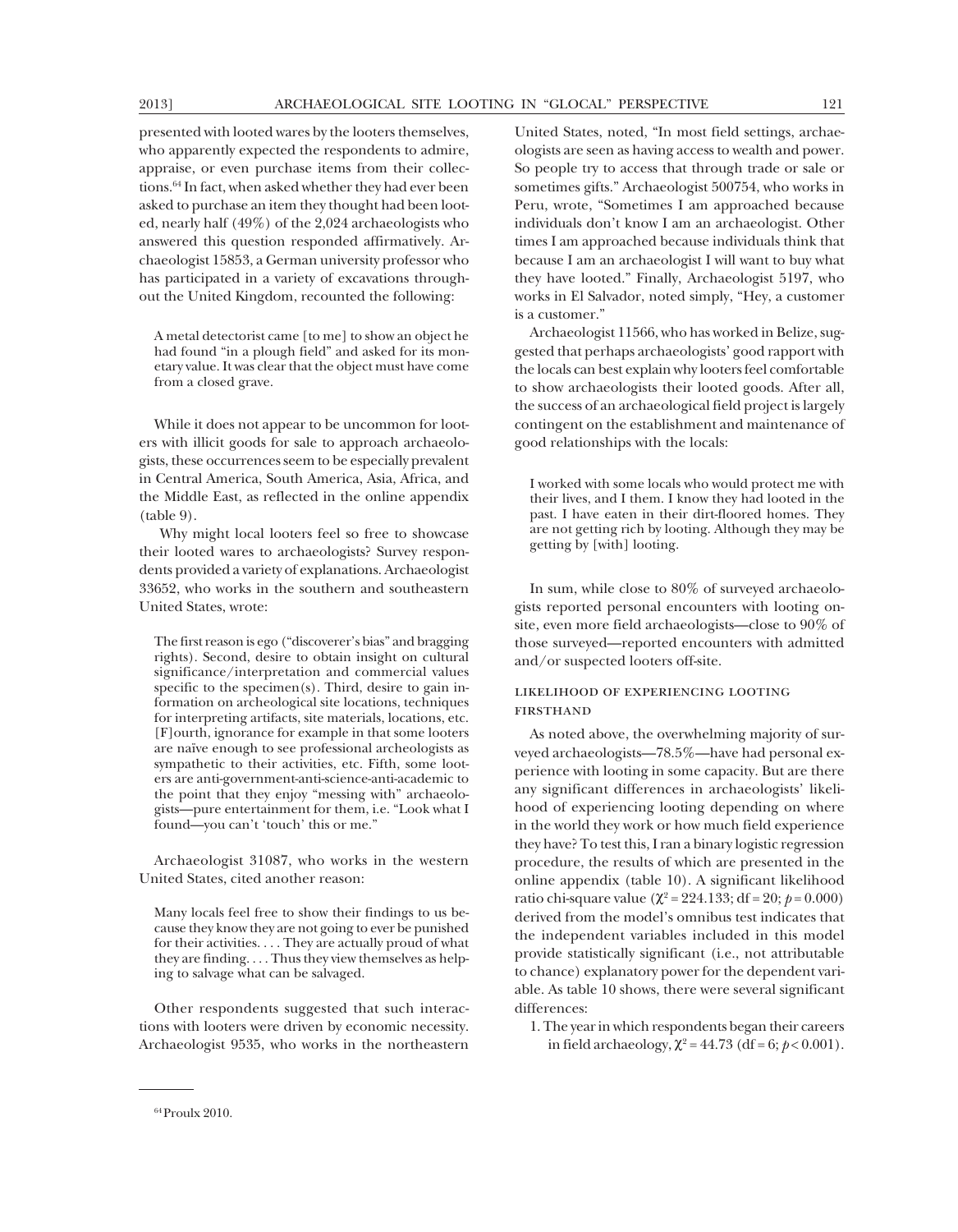- 2. Whether they have participated in archaeological excavation,  $\chi^2 = 10.01$  (df = 1;  $p = 0.002$ ).
- 3. Whether they have participated in archaeological site preservation,  $\chi^2 = 10.79$  (df = 1;  $p = 0.001$ ).
- 4. Whether they have participated in some other type of archaeological fieldwork,  $\chi^2 = 4.84$  (df = 1;  $p = 0.028$ ).
- 5. The geographic region in which respondents conduct the majority of fieldwork,  $\chi^2 = 64.52$  (df =  $8; p < 0.001$ ).
- 6. The number of archaeological projects on which respondents have worked,  $\chi^2 = 1904$  (df = 1;  $p <$ 0.001).

None of the other independent variables included in the model (e.g., whether a respondent had participated in post-excavation analysis or site survey) was significant.<sup>65</sup> Taken together, these data can be interpreted to mean that the likelihood of a field archaeologist personally experiencing looting depends on the extent and type of archaeological fieldwork he or she has performed and the location of such fieldwork. See the online appendix (table 11) for these variable differences.<sup>66</sup>

The model predicts that archaeologists who began working sometime between the 1960s and the 1990s will have lower log odds of never having personally encountered looting compared with archaeologists who began their careers during the 2000s (the reference category). In other words, archaeologists with more time and experience in the field are less likely to report that they have not personally encountered looting at any point during their careers. Similarly, archaeologists who have participated on more archaeological projects throughout their careers are less likely to report not having personally encountered looting. This makes sense, given that archaeologists who have simply spent more time in the field and have participated in more projects have had more opportunities to encounter looting, compared with their less experienced counterparts.

The same can be said for type of archaeological fieldwork experience. For archaeologists with site excavation and preservation experience, the log odds of not having observed looting would decrease by 0.64 and 0.44 units, respectively, compared with the log odds of those archaeologists who have not participated in any field excavations or on-site preservation activities. Field archaeologists engaged in either excavation or conservation, in other words, are more likely to report having personally experienced looting than are their colleagues who have not excavated or worked in site preservation.<sup>67</sup>

Interpretations similar to those discussed above can be made in regard to fieldwork location, with North America serving as the reference category. As indicated in the online appendix (table 11), there were significant differences in a respondent's likelihood to encounter looting personally if he or she was working somewhere in Oceania, Africa, western/central Europe, or the United Kingdom. Regression analysis, having controlled for other variables, revealed that archaeologists working in these places were more likely not to have personally experienced looting than their counterparts working in North America. This is an interesting finding, given that even the most cursory examinations of the extant literature do not place North America among the regions with the most serious looting problems. It could indicate that the looting problem throughout North American has been particularly understated.

In sum, the odds that field archaeologists will personally encounter looting vary significantly depending on how long they have been in the field, the type and extent of fieldwork they have undertaken, and the location of their fieldwork. Archaeologists with more time and broader experience in the field have simply had more opportunities to encounter site looting. While data presented earlier showed that personal experience with looting was reported in a much broader spectrum of countries than indicated in the extant literature, it also appears that the chances of happening upon looting on-site vary geographically. The odds of experiencing looting are greater throughout North America than in Oceania, Africa, and central/western

<sup>&</sup>lt;sup>65</sup> Perhaps when compared with archaeological site excavation and preservation, surface survey and postexcavation analysis afford less intimacy with the archaeological landscape, putting archaeologists with excavation and preservation experience in a differential position by which to encounter site looting.

 $66$  The results in the online appendix (table 11) are based on the logits of the variables, which means that the coefficients represent the log odds of the dependent variable (whether a survey respondent has personally experienced looting). Since the reference category for the dependent variable is whether

a respondent selected "no" (coded as 0), indicating that they have not in fact personally experienced looting as such, the results must be interpreted based on the log odds of a respondent selecting "no" in response to this question.<br><sup>67</sup> Archaeologists without "other" types of fieldwork experi-

ence have lower log odds (by 0.41 units) than archaeologists who do have experience with these types of fieldwork. "Other" types of fieldwork reported among survey respondents included but were not limited to "archaeological illustration," "GIS analysis," "teaching field school," "archaeological part development," "educational tours," and "aerial survey."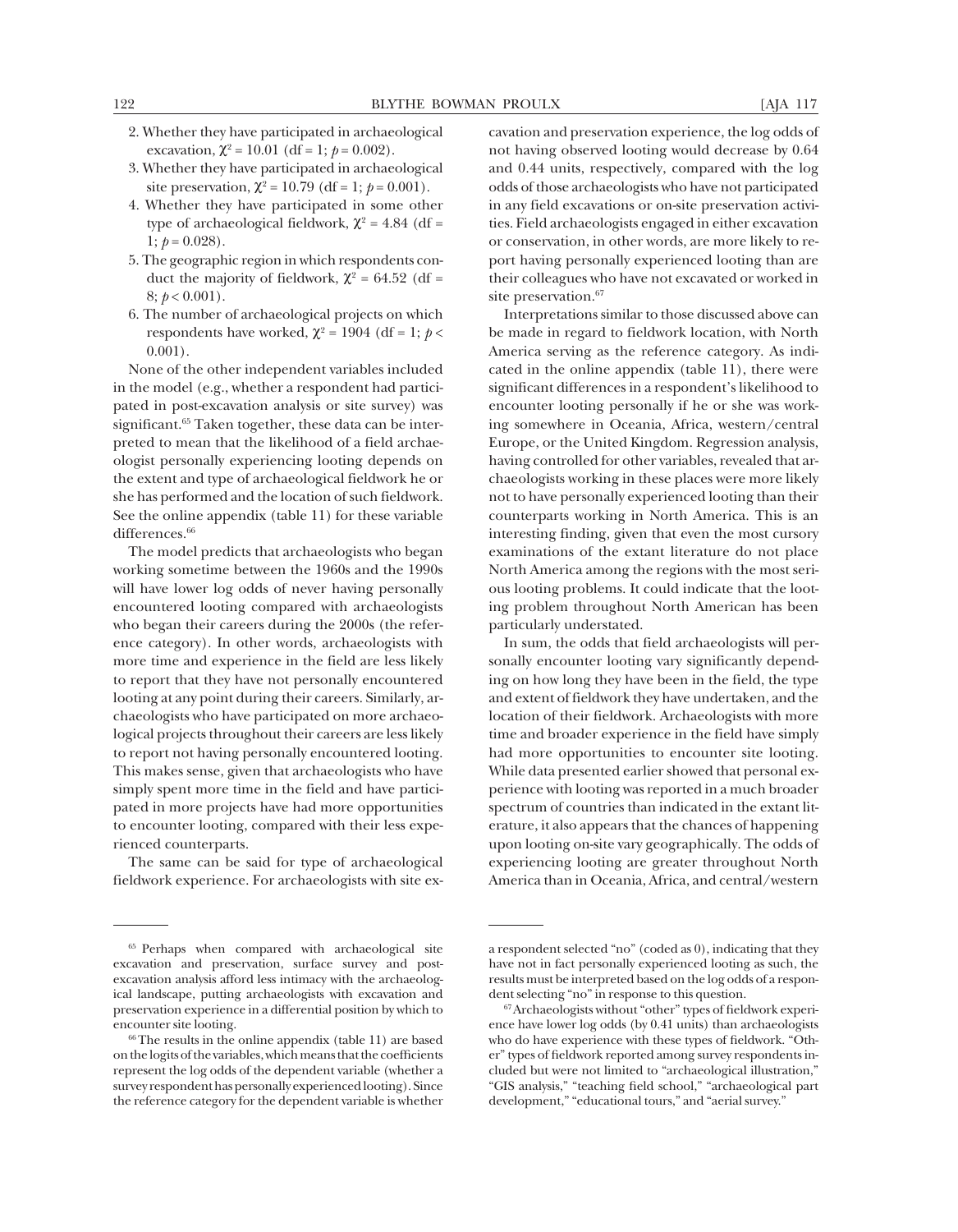Europe and the United Kingdom; the likelihood that a field archaeologist will personally encounter looting are not significantly higher or lower in Central America, the Caribbean, South America, Asia, eastern Europe, or Eurasia than in North America. These geographic differences are likely due to differential enforcement and protection efforts, domestic legal landscapes, or the archaeological landscapes themselves.

## discussion of key findings

Based on the feedback of surveyed archaeologists working around the world, looting and subsequent archaeological site destruction are universal. Looting activity in some capacity was reported in 103 (87%) of the 118 countries reported as primary locations of archaeological fieldwork among respondents. The overwhelming majority (97.9%) of respondents reported that looting was occurring in some capacity in the country or region where they conduct fieldwork, and 78.5% of respondents reported having had personal on-site experience with looting at some point during their careers. While there was some variation in archaeologists' experiences and odds of personally encountering looting, field archaeologists' encounters with looting are hardly surprising given that they work regularly on the very sites of interest to looters. Though experiences with residual looting activity are more commonplace on-site, interactions with looters themselves are generally more common off-site. Most surveyed archaeologists have observed looting on multiple sites, and those sites have been looted on multiple occasions.

That archaeological site looting is globally pervasive, commonplace, iterative, and not decreasing appreciably is a critical finding. Looting—and, consequently, the role it may play in the antiquities trade—can no longer be dismissed as simply exaggerated, $68$  nor can concerns about looting be cast off as the mere products of scaremongering archaeologists<sup>69</sup> with overblown imaginations and thinly veiled preservationist agendas. The quantitative and qualitative data presented above clearly lend empirical support to the conclusion that the global looting phenomenon is not an exaggerated problem. Such empirical support in turn provides a firmer, quantifiable foundation on which to base cultural heritage policy and practice because in the end, as Brodie and Doole note, "when the hard political decisions are made, it's the figures that count."70

That archaeological site looting is not a problem simply limited to economically underdeveloped "source" countries is another important finding. One rationale offered by those who champion the internationalist perspective on cultural heritage $71$  and advocate free trade in antiquities (supporters of this view are traditionally auction houses, museums, dealers, and collectors) is that such open trade would economically benefit impoverished nations.72 Yet surveyed archaeologists reported looting in countries and regions of the world reflecting a variety of economic statuses. This study makes clear that the "archaeology and culture of demand countries themselves are not immune"73 and that the justification for an open antiquities trade on the grounds that it is an important economic resource for impoverished peoples of underdeveloped source countries is a weak one.74

#### conclusion

This study represents a fledgling effort to document the nature, scope, and frequency of archaeological site looting in "glocal" perspective by focusing on an international sample of practicing field archaeologists who represent but one attitudinally heterogeneous group on the "source" end of things. Surveyed archaeologists were offered an unprecedented forum in which to share their perceptions of and personal encounters with looting, and they provided a colorful spectrum of observations and opinions with as many common denominators as variables. While there may be nothing especially groundbreaking about asking archaeologists to share their personal experiences with and opinions about archaeological site looting, this study's design and sample make it innovative in its global scope, aim, and execution. Simply put, this study lends empirical support to the claim that looting is an iterative problem that is both globally and temporally pervasive, not confined to certain areas of the world or particular types of archaeological resources.

While we may never be able to measure exactly what has been materially and intellectually lost to pillage and plunder,<sup>75</sup> there is no uncertainty that the surveyed field archaeologists' reports of looting originated in many different parts of the world or that most

<sup>68</sup> Brodie 2002; Renfrew 2002.

<sup>69</sup> Brodie et al. 2001.

<sup>70</sup> Brodie et al. 2001, 1.

<sup>71</sup> Merryman 1995.

<sup>72</sup> Brodie 2002.

<sup>73</sup> Brodie 2002, 2.

<sup>74</sup> For an in-depth examination of dealers' and collectors' perspectives on looting and the antiquities trade, see Mackenzie 2005. 75 Roosevelt and Luke 2006.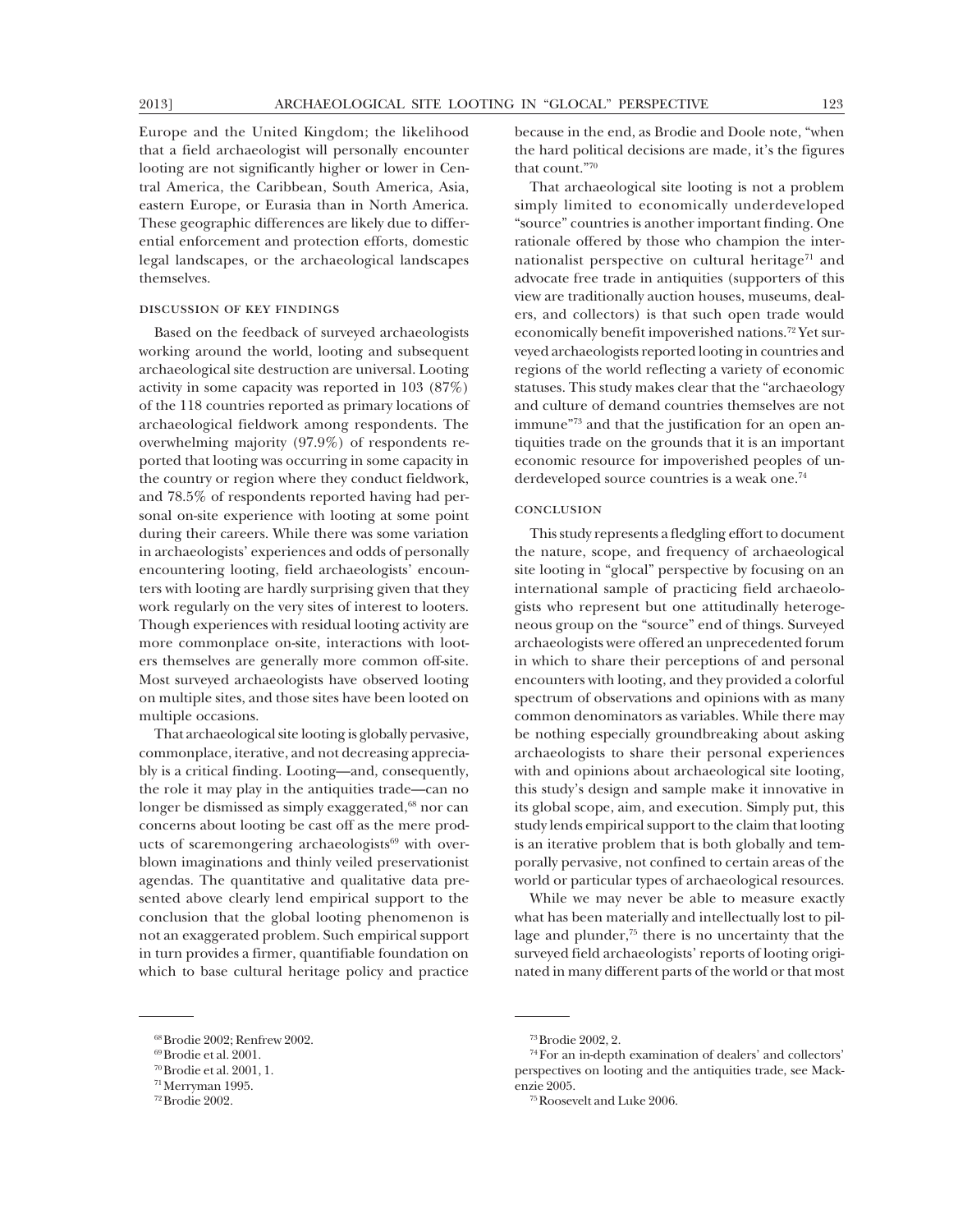of those archaeologists have had personal experience with looting both on-site and off. With hundreds of archaeologists around the globe reporting similar experiences with looting, it no longer seems feasible to categorize looting as an isolated problem limited to underdeveloped countries or exaggerated for political purposes. In broadening and refining our understanding of looting and site destruction in a glocal sense, this study represents an important step toward a more globally informed, locally nuanced response to archaeological site looting and its role in the illicit antiquities trade.

l. douglas wilder school of government and public affairs virginia commonwealth university 923 west franklin street richmond, virginia 23284

bbproulx@vcu.edu

## Works Cited

- Atwood, R. 2004. *Stealing History: Tomb Raiders, Smugglers, and the Looting of the Ancient World*. New York: St. Martin's Press.
- Bator, P. 1982. "An Essay on the International Trade in Art." *Stanford Law Review* 34(2):275.
- Bowman, B. 2008. "Transnational Crimes Against Culture: Looting at Archaeological Sites and the 'Grey' Market in Antiquities." *Journal of Contemporary Criminal Justice* 24(3):225–42.
- Brodie, N. 2002. Introduction to *Illicit Antiquities: The Theft of Culture and the Extinction of Archaeology*, edited by N. Brodie and K. Tubb, 1–22. London: Routledge.
- Brodie, N., J. Doole, and P. Watson. 2000. *Stealing History: The Illicit Trade in Cultural Material*. Cambridge: McDonald Institute for Archaeological Research.
- Brodie, N., J. Doole, and C. Renfrew, eds. 2001. *Trade in Illicit Antiquities: The Destruction of the World's Archaeological Heritage*. Cambridge: McDonald Institute for Archaeological Research.
- Brodie, N., M. Kersel, C. Luke, and K. Tubb, eds. 2006. *Archaeology, Cultural Heritage, and the Antiquities Trade.* Gainesville: University Press of Florida.
- Chippindale, C., and D. Gill. 2000. "Material Consequences of Contemporary Classical Collecting." *AJA*  104(3):463–511.
- Chippindale, C., D. Gill, E. Salter, and C. Hamilton. 2001. "Collecting the Classical World: First Steps in a Quantitative History." *International Journal of Cultural Property*  $10(1):1-31.$
- Coggins, C. 1995. "A Licit International Trade in Ancient Art: Let There Be Light." *International Journal of Cultural Property* 1(4):61–79.
- ———. 1998. "United States Cultural Property Legislation: Observations of a Combatant." *International Journal of Cultural Property* 7(1):52–68.
- Conklin, J. 1994. *Art Crime*. Westport, Conn.: Praeger.
- DeBoer, W. 1999. "Metaphors We Dig By." *Anthropology News* 40(7):7–8.
- Dembelé, M., and J. van der Waals. 1991. "Looting the Antiquities of Mali." *Antiquity* 65(249):904–5.
- Dembelé, M., A. Schmidt, and J. van der Waals. 1993. "Prospection de sites archéologiques dans le delta intérieur du niger." In *Vallées du Niger*, edited by J. Devisse, 218–32. Paris: Réunions des Musées Nationaux.
- Dromgoole, S. 2006. *The Protection of the Underwater Cultural Heritage: National Perspectives in Light of the UNESCO Convention 2001.* 2nd rev. ed. Publications on Ocean Development 55. Leiden and Boston: Martinus Nijhoff.
- Elia, R. 2001. "Analysis of the Looting, Selling, and Collecting of Apulian Red-Figure Vases: A Quantitative Approach." In *Trade in Illicit Antiquities: The Destruction of the World's Archaeological Heritage*, edited by N. Brodie, J. Doole, and C. Renfrew, 145–54. Cambridge: McDonald Institute for Archaeological Research.
- ———. 2009. "Mythologies of the Antiquities Market." In *Cultural Heritage Issues: The Legacy of Conquest, Colonization, and Commerce*, edited by J.A.R. Nafziger and A.M. Nicgorski, 239–56. Leiden: Martinus Nijhoff.
- Field, A. 2005. *Discovering Statistics Using SPSS*. 2nd ed. London: Sage Publications.
- Flaherty, T., E.D. Honeycutt, Jr., and D. Powers. 1998. "Exploring Text-Based Electronic Mail Surveys as Means of Primary Data Collection." *The 1998 Academy of Marketing Science National Conference Proceedings* :260–64.
- Gado, B. 2001. "The Republic of Niger." In *Trade in Illicit Antiquities: The Destruction of the World's Archaeological Heritage*, edited by N. Brodie, J. Doole, and C. Renfrew, 57–72. Cambridge: McDonald Institute for Archaeological Research.
- Gilgan, E. 2001. "Looting and the Market for Maya Objects: A Belizean Perspective." In *Trade in Illicit Antiquities: The Destruction of the World's Archaeological Heritage,* edited by N. Brodie, J. Doole, and C. Renfrew, 73–88. Cambridge: McDonald Institute for Archaeological Research.
- Gill, D., and C. Chippindale. 1993. "Material and Intellectual Consequences of Esteem for Cycladic Figures." *AJA* 97(4):601–59.
- Gutchen, M. 1983. "The Destruction of Archaeological Resources in Belize, Central America." *JFA* 10(2):217–27.
- Hamblin, D. 1970. *Pots and Robbers*. New York: Simon & Schuster.
- Hobbs, D. 1998. "Going Down the Glocal: The Local Context of Organized Crime." *Howard Journal of Criminal Justice* 37(4):407–22.
- Holtorf, C. 2005. *From Stonehenge to Las Vegas: Archaeology as Popular Culture*. Lanham, Md.: Rowman & Littlefield Publishing.
- INTERPOL. 2007. "INTERPOL Fact Sheet: Stolen Works of Art." *INTERPOL: Connecting Police for a Safer World*. www.interpol.int/crime-areas/works-of-art/works-of-art.
- Kersel, M. 2006. "From the Ground to the Buyer: A Market Analysis of the Trade in Illegal Antiquities." In *Archaeology, Cultural Heritage, and the Antiquities Trade*, edited by N. Brodie, M. Kersel, C. Luke, and K. Tubb, 180–205. Gainesville: University Press of Florida.
- Latour, B. 1993. *We Have Never Been Modern*. Cambridge, Mass.: Harvard University Press.
- Luke, C., and J. Henderson. 2006. "The Plunder of the Ulúa Valley, Honduras, and a Market Analysis for Its Antiquities." In *Archaeology, Cultural Heritage, and the Antiquities Trade*, edited by N. Brodie, M. Kersel, C. Luke, and K. Tubb, 147–72. Gainesville: University Press of Florida.
- Mackenzie, S. 2005. *Going, Going, Gone: Regulating the Market*